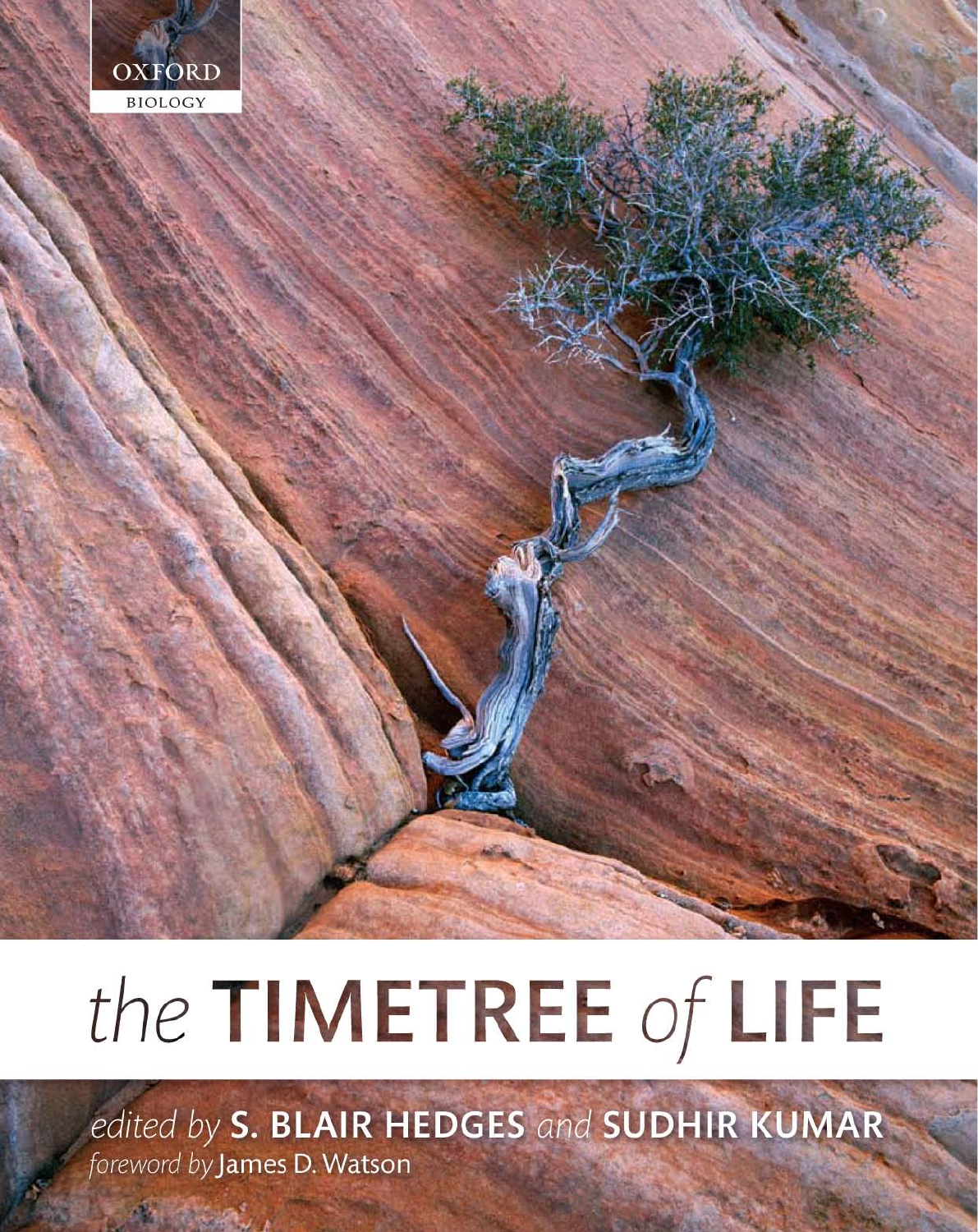# Monotremes (Prototheria)

#### *Mark S. Springer* a,*\* and Carey W. Krajewski*<sup>b</sup>

a Department of Biology, University of California, Riverside, CA 92521, USA; <sup>b</sup>Department of Zoology, Southern Illinois University, Carbondale, IL 92901, USA

\*To whom correspondence should be addressed (mark.springer@ ucredu)

## Abstract

Monotremes are the sole living representatives of Prototheria and include the duckbilled platypus and four species of echidnas. Monotremes are restricted to Australia and New Guinea and exhibit a mosaic of primitive features that are similar to reptiles. Molecular time estimates for the platypus–echidna split, based on diverse methods and data, average 49 million years ago (Ma), but have a wide range (89–17 Ma). All of these estimates are younger than the oldest putative platypus fossil (121-112.5 Ma). Better constraints on the platypus–echidna divergence time will require improved sampling of the fossil record and of the monotreme genome.

Monotremes are the sole living representatives of the mammalian Subclass Prototheria (*1*). Living monotremes have traditionally been viewed as the descendants of pre-tribosphenic mammalian ancestors that lacked the distinctive tribosphenic molar that is capable of both shearing and grinding functions. Following the recent discoveries of several tribosphenic mammals from the Mesozoic of Gondwana, Luo *et al.* (*2, 3*) proposed that tribospheny evolved independently in the Laurasian clade Boreosphenida, which includes marsupials and placentals, and the Gondwanan clade Australosphenida, which includes monotremes. Other authors argue in favor of a single origin for tribosphenic mammals that excludes living and fossil monotremes (*4, 5*).

Extant Monotremata are the Duckbilled Platypus and four species of echidnas (Tachyglossidae; Fig. 1), which are confined to Australia and New Guinea (6). Platypuses and echidnas exhibit a mosaic of reptile-like primitive features that were inherited from early therapsids, more derived features such as hair and three middle ear ossicles that are shared with other living mammals, and evolutionary specializations that are unique to Monotremata

and to each monotreme family. Primitive features include a cloaca and the retention of certain bones in the skull and shoulder girdle. Monotremes also lay shell-covered eggs that are hatched outside of the body of the mother. Here, we review relationships and divergence times of the monotremes.

Ornithorhynchidae contains one living species (*Ornithorhynchus anatinus*) that is restricted to Australia. The platypus is semiaquatic. Adult platypuses have hornlike plates that replace functional teeth and an electroreceptive bill. The electroreceptive bill is supported by a hypertrophied mandibular branch of the trigeminal nerve that courses through an enlarged mandibular canal. Tachyglossidae includes two extant genera (*Tachyglossus*, *Zaglossus*). Echidnas, also known as spiny anteaters, are edentate insectivores that are variably covered with spines. That ornithorhynchids and tachyglossids are each other's closest relatives among extant mammals is supported by both morphological and molecular data (*7–10*). Putative anatomical sharedderived characters uniting the two families include pincer-like anterior extensions of the premaxillae, electroreception, and enlargement of the trigeminal complex (9, 10). The most recent analyses of complete mitochondrial genomes (*11*) and concatenated nuclear genes (*12*) firmly resolve platypus and echidnas on a long branch separated from other living mammals.



Fig. 1 The Short-beaked Echidna (*Tachyglossus aculeatus*), Family Tachyglossidae, which occurs in Australia and New Guinea. Credit: M. Westerman.

M. S. Springer and C. W. Krajewski. Monotremes (Prototheria). Pp. 462-465 in *The Timetree of Life*, S. B. Hedges and S. Kumar, Eds. (Oxford University Press, 2009).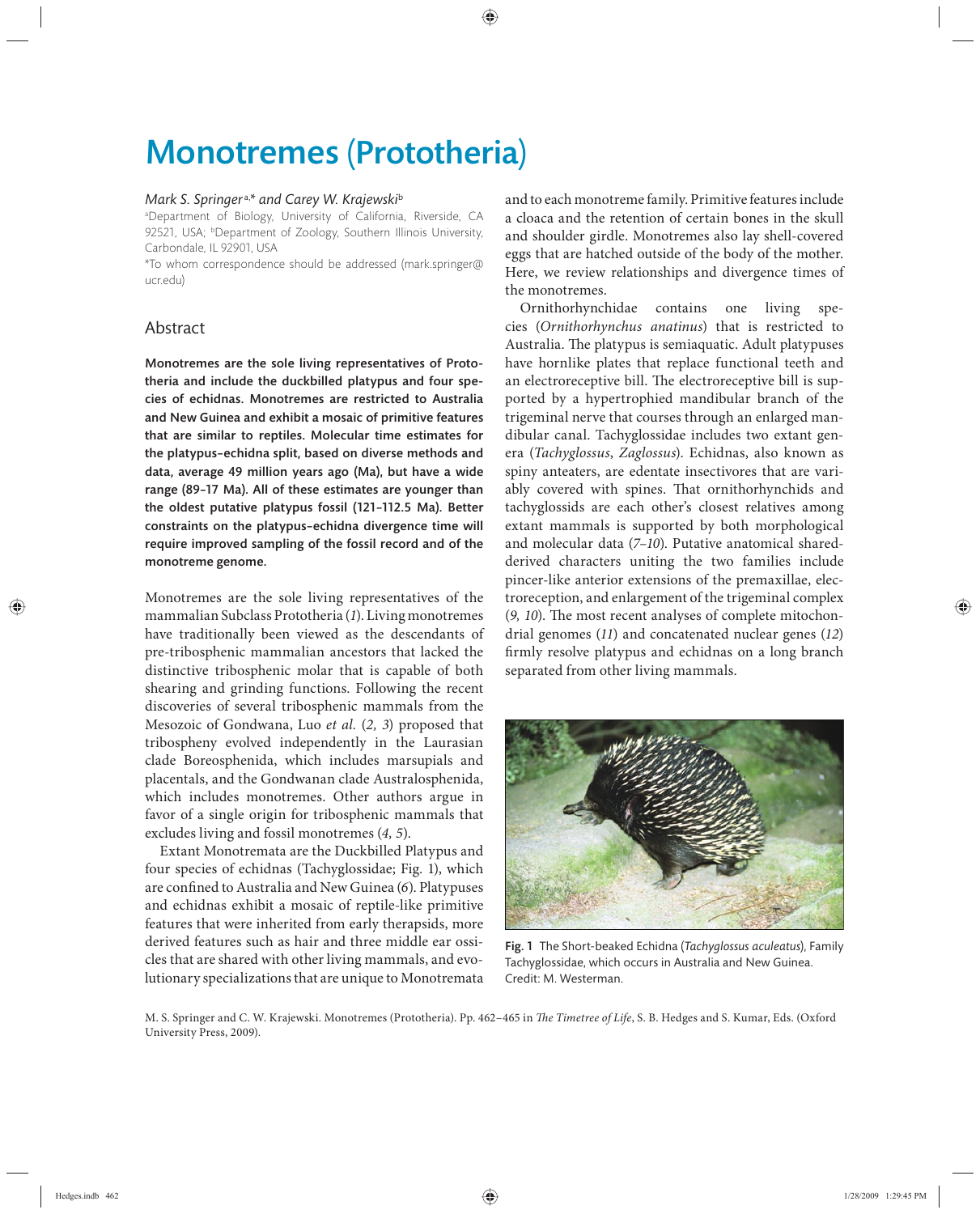

Fig. 2 A timetree of monotremes (Prototheria). Divergence times are from Table 1.

The oldest undisputed platypus fossils belonging to crown-group Monotremata are from the Oligocene of Australia, ~25 Ma, and belong to *Obdurodon* (13-15). The earliest fossil echidna is Zaglossus robustus from the middle Miocene of Australia, ~15 Ma (15). The phylogenetic affinities of older monotreme fossils, including the early Paleocene *Monotrematum* from South America (*16*) and the early Cretaceous Australian fossils *Steropodon* (110 Ma) (*16*) and *Teinolophos* (121–113 Ma) (*5, 17*), are less clear. *Steropodon* was originally classified as a monotreme and possible ornithorhynchid (*18*) based on distinctive features of the lower molars that are shared with the Miocene *Obdurodon insignis*. *Steropodon* was later excluded from a monophyletic Ornithorhynchidae by Flannery *et al.* (*19*) because its age was incompatible with 80–64 Ma molecular clock dates for the ornithorhynchid–tachyglossid split based on DNA hybridization (*20*). Other previous molecular clock dates for the ornithorhynchid–tachyglossid divergence range from 64 to 17 Ma (*13*) and would seem to preclude the inclusion of *Teinolophos*, *Steropodon*, and possibly even *Monotrematum*, from a monophyletic Ornithorhynchidae. Rather, molecular clock dates suggest that platypus-like fossils from the early Cretaceous represent lineages before the echidna–platypus divergence. Pascual *et al.* (*16*) suggested the possibility of a paraphyletic Ornithorhynchidae with tachyglossids as specialized platypuses of uncertain relationship to known ornithorhynchids. However, a recent cladistic analysis of morphological characters supports the monophyly of an ornithorhynchid clade that includes *Steropodon* and *Teinolophos* to the exclusion of tachyglossids (*5*). Further, x-ray-computed tomography shows that *Teinolophos* had a hypertrophied mandibular canal along the entire length of the dentary and that the canal exits the ramus of the jaw medially below a large medial tubercle (*5*). Among living mammals these derived features are only found in the platypus (5). The mandibular canal of the platypus transmits the mandibular artery and hypertrophied mandibular branch of the trigeminal nerve. These structures support the electroreceptive bill of the Duckbilled Platypus. The finding that the hypertrophied mandibular canal also occurs in *Teinolophos* suggests that ornithorhynchids with electroreceptive bills had evolved no later than 113 Ma. There is also an isolated humerus from the early Cretaceous (106 Ma) of Australia that is echidna-like but unfortunately too incomplete to allow for unambiguous taxonomic assignment (*21*). Nevertheless, the weight of evidence from the fossil record and from x-ray-computed tomography make a strong case for platypus monophyly, inclusive of Teinolophos. This finding necessitates a minimum date of 113 Ma for the ornithorhynchid–tachyglossid split.

The large difference in time between the early Cretaceous separation of ornithorhynchids and tachyglossids suggested by paleontology and the late Cretaceous, Paleogene, or even Neogene separation suggested by molecular clocks is now reduced by a recent molecular clock date of 89 Ma for the ornithorhynchid– tachyglossid split (5). This date is based on an amino acid sequence data set that includes segments from five different proteins (12) and has a 95% credibility interval (131–56 Ma) which overlaps with the early Cretaceous date for *Teinolophos* (*5*). In contrast, yet another recent molecular clock date based on *IGF2* sequences is in better agreement with earlier molecular clock dates and suggests an early Paleogene (64 Ma) split between ornithorhynchids and tachyglossids (4). The timetree date for the split between platypus and echidnas (Fig. 2), which is based on molecular clock estimates that are summarized in Table 1 (also see reference *5*), is 49.1 Ma. We note that several studies (*5, 22, 23*) have suggested the possibility of a molecular evolution rate slowdown in monotremes, which will result in estimates for the platypus–echidna split that are too young if clock calibrations are derived from other mammalian taxa with faster rates of molecular evolution. Determination of the relationships and divergence times among living and fossil monotremes awaits the discovery of additional fossil material and robust molecular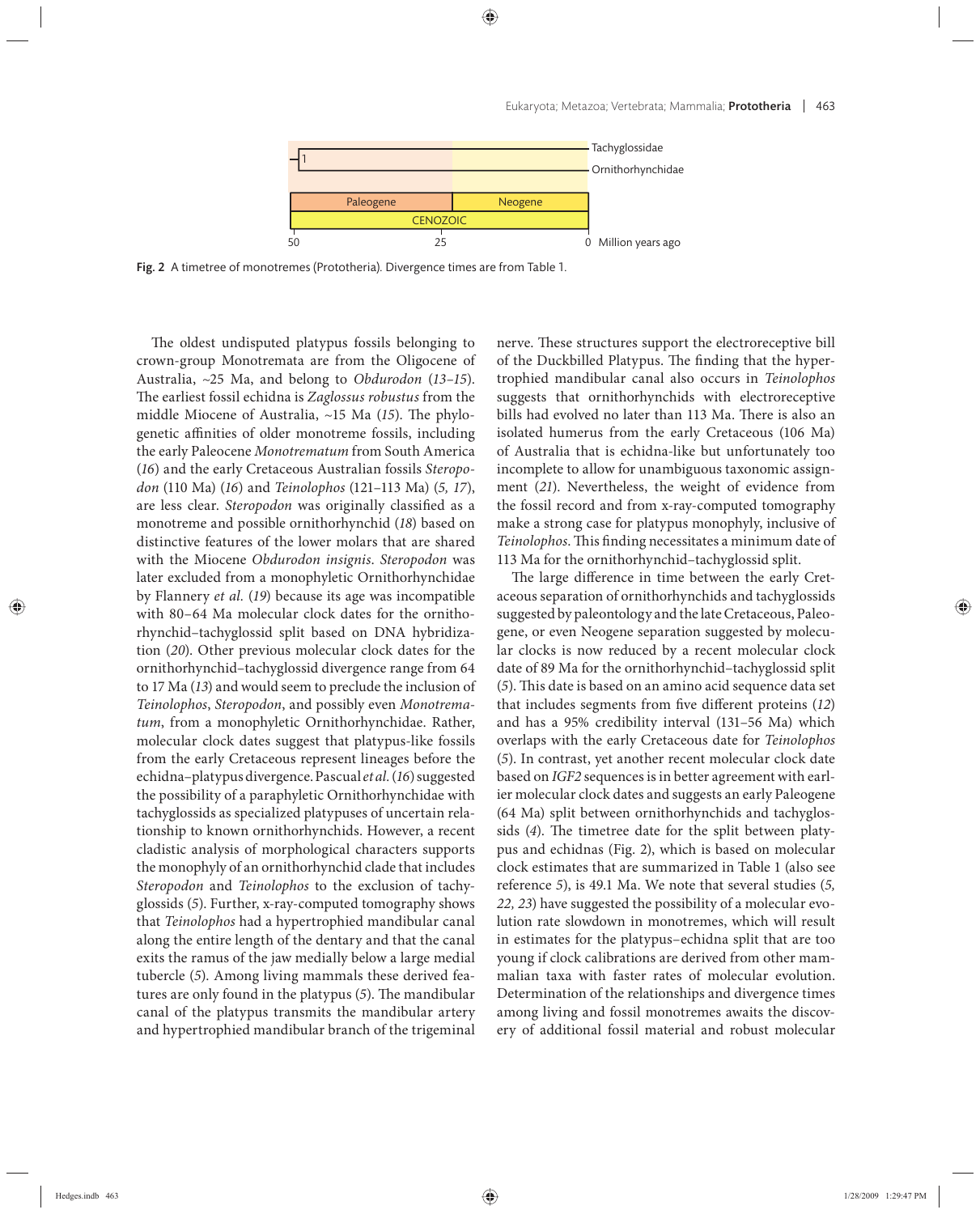#### 464 | THE TIMETREE OF LIFE

| Timetree |             | <b>Estimates</b> |             |             |            |             |            |                       |           |             |           |             |           |           |
|----------|-------------|------------------|-------------|-------------|------------|-------------|------------|-----------------------|-----------|-------------|-----------|-------------|-----------|-----------|
| Node     | Time        | Ref. (4)         |             | Ref. (5)(a) |            | Ref. (5)(b) |            | Ref. (20)             |           | Ref. (22)   |           | Ref. (23)   | Ref. (24) |           |
|          |             | <b>Time</b>      | <b>CI</b>   | <b>Time</b> | CI         | Time        | <b>CI</b>  | Time                  | CI        | <b>Time</b> | <b>CI</b> | <b>Time</b> | Time      | <b>CI</b> |
|          | 45.9        | 63.7             | $95 - 40$   | 88.9        | $131 - 56$ | 79.5        | $110 - 52$ | 72                    | $80 - 64$ | 53.5        | $57 - 50$ | 25          | 63.6      | $75 - 52$ |
|          | Timetree    |                  |             |             |            |             |            | Estimates (Continued) |           |             |           |             |           |           |
| Node     | <b>Time</b> | Ref. (25)        |             | Ref. (26)   |            | Ref. (27)   | Ref. (28)  |                       | Ref. (29) |             | Ref. (30) |             | Ref. (31) |           |
|          |             | <b>Time</b>      | <b>Time</b> | CI          | Time       | <b>CI</b>   | Time       | <b>CI</b>             | Time      | CI          | Time      | CI          |           | Time      |
|          | 45.9        | 34               | 27.5        | $30 - 25$   | 50.5       | $73 - 28$   | 32.5       | $45 - 20$             | 22.3      | $27 - 18$   | 21        | $25 - 17$   | 54        |           |

Table 1. Divergence times (Ma) and their confidence/credibility intervals (CI) among monotremes (Prototheria).

Note: Node times in the timetree represent the mean of time estimates from different studies. NP, not provided. Confidence intervals are Bayesian 95% credibility intervals for refs. (4, 5) and 95% confidence intervals for ref. (24). For other studies, times are midpoints and confidence intervals are ranges (20, 22, 26-28, 30) or a "20% margin of error" (29, p. 460).

dates that encompass more extensive sampling from the monotreme genome.

### Acknowledgment

Support was provided by U.S. National Science Foundation to C.K. and M.S.S.

#### References

- 1. M. C. McKenna, S. O. Bell, *Classification of Mammals above the Species Level* (Columbia University Press, New York, 1997).
- 2. Z.-X. Luo, R. L. Cifelli, S. Kielan-Jaworowska, *Nature* **409**, 53 (2001).
- 3. Z.-X. Luo, R. L. Cifelli, S. Kielan-Jaworowska, *Acta Palaeontol. Pol.* **47**, 1 (2002).
- 4. M. O. Woodburne, T. H. Rich, M. S. Springer, *Mol. Phylogenet. Evol.* **28**, 360 (2003).
- 5. T. Rowe, T. H. Rich, P. Vickers-Rich, M. Springer, M. O. Woodburne, *Proc. Natl. Acad. Sci. U.S.A.* **105**, 1238 (2008).
- 6. D. E. Wilson, D. M. Reeder, Eds., *Mammal Species of the World: A Taxonomic and Geographic Reference*, 3rd ed. (Johns Hopkins University Press, Baltimore, 2005).
- 7. M. A. Nilsson, U. Arnason, P. B. S. Spencer, A. Janke, *Gene* **340**, 189 (2004).
- 8. A. M. Musser, in *Evolution and Biogeography of Australasian Vertebrates*, J. R. Merrick, M. Archer, G. M. Hickey, M. S. Y. Lee, Eds. (Auscipub, Oatlands, Australia, 2006), pp. 523–550.
- 9. T. E. Macrini, T. Rowe, M. Archer, *J. Morphol*. **267**, 1000 (2006).
- 10. M. Augee, in *Vertebrate Zoogeography and Evolution in Australasia*, M. Archer and G. Clayton, Eds. (Hesperian Press, Carlisle, Australia, 1984), pp. 567–570.
- 11. M. J. Phillips, D. Penny, *Mol. Biol. Evol.* **28**, 171 (2003).
- 12. T. van Rheede, T. Bastiaans, D. N. Boone, S. B. Hedges, W. W. de Jong, O. Madsen, *Mol. Biol. Evol.* **23**, 587 (2006).
- 13. M. O. Woodburne, R. H. Tedford, *Amer. Mus. Novitates* **2588**, 1 (1975).
- 14. A. M. Musser, M. Archer, *Phil. Trans. Roy. Soc. B* **353**, 1063 (1998).
- 15. A. M. Musser, *Comp. Biochem. Physiol. Part A* **136**, 927 (2003).
- 16. R. Pascual *et al.*, in *Platypus and Echidnas*, M. L. Augee, Ed. (Royal Zoological Society of New South Wales, Sydney, 1992), pp. 1–14.
- 17. T. H. Rich *et al.*, *Acta Palaeont. Pol.* **46**, 113 (2001).
- 18. M. Archer, T. F. Flannery, A. Ritchie, R. E. Molnar, *Nature* **318**, 363 (1985).
- 19. T. Flannery, M. Archer, T. H. Rich, R. Jones, *Nature* **377**, 418 (1995).
- 20. M. Westerman, D. Edwards, in *Platypus and Echidnas*, M. L. Augee, Ed. (Royal Zoological Society of New South Wales, Sydney, 1992), pp. 28–34.
- 21. P. A. Pridmore, T. H. Rich, P. Vickers-Rich, P. Gambaryan, *J. Mammal. Evol.* **12**, 359 (2005).
- 22. M. Messer, A. S. Weiss, D. C. Shaw, M. Westerman, *J. Mammal. Evol.* **5**, 95 (1998).
- 23. J. A. W. Kirsch, G. C. Mayer, *Phil. Trans. Roy. Soc. Lond. B* **353**, 1221 (1998).
- 24. O. R. P. Bininda-Emonds *et al.*, *Nature* **446**, 507 (2007).
- 25. A. Janke, O. Magnell, G. Wieczorek, M. Westerman, U. Arnason, *J. Mol. Evol.* **54**, 71 (2002).